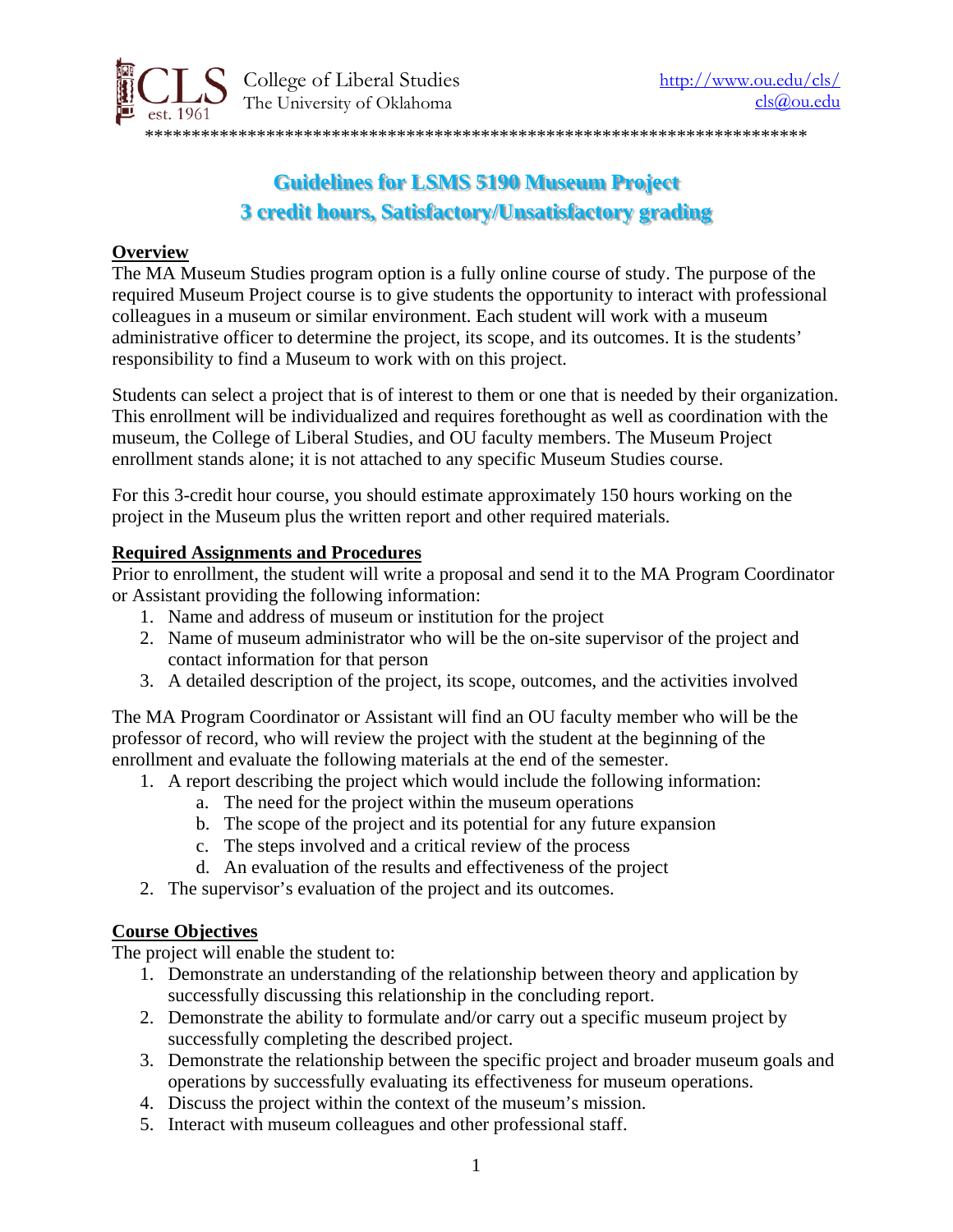

## **Evaluation Report of Museum Project LSTD 5190**

| <b>Street</b>        | <b>City</b> | <b>State</b>                                                                              | Zip |
|----------------------|-------------|-------------------------------------------------------------------------------------------|-----|
|                      |             |                                                                                           |     |
| <b>Project Dates</b> | to          | the control of the control of the control of the control of the control of the control of |     |

#### **Brief Overview of Project**

Discuss the process by which the student approached the museum and developed the project concept. Place the project within the context of the museum's or institution's needs. Comment on the originality of the student's ideas and procedures.

#### **Evaluation of student's project using the following criteria among others:**

- 1. Student's ability to develop and discuss in-depth the project from both its theoretical and applied aspect.
- 2. Student's ability to relate the project to the unit operation as well as to the larger museum's operations, functions, and missions.
- 3. The skill with which the student developed and /or performed the described project.
- 4. Student's interaction with other staff members including such factors as participation in discussions, openness to suggestions, adaptability, creative approaches to unexpected problems/situations.
- 5. General work habits.